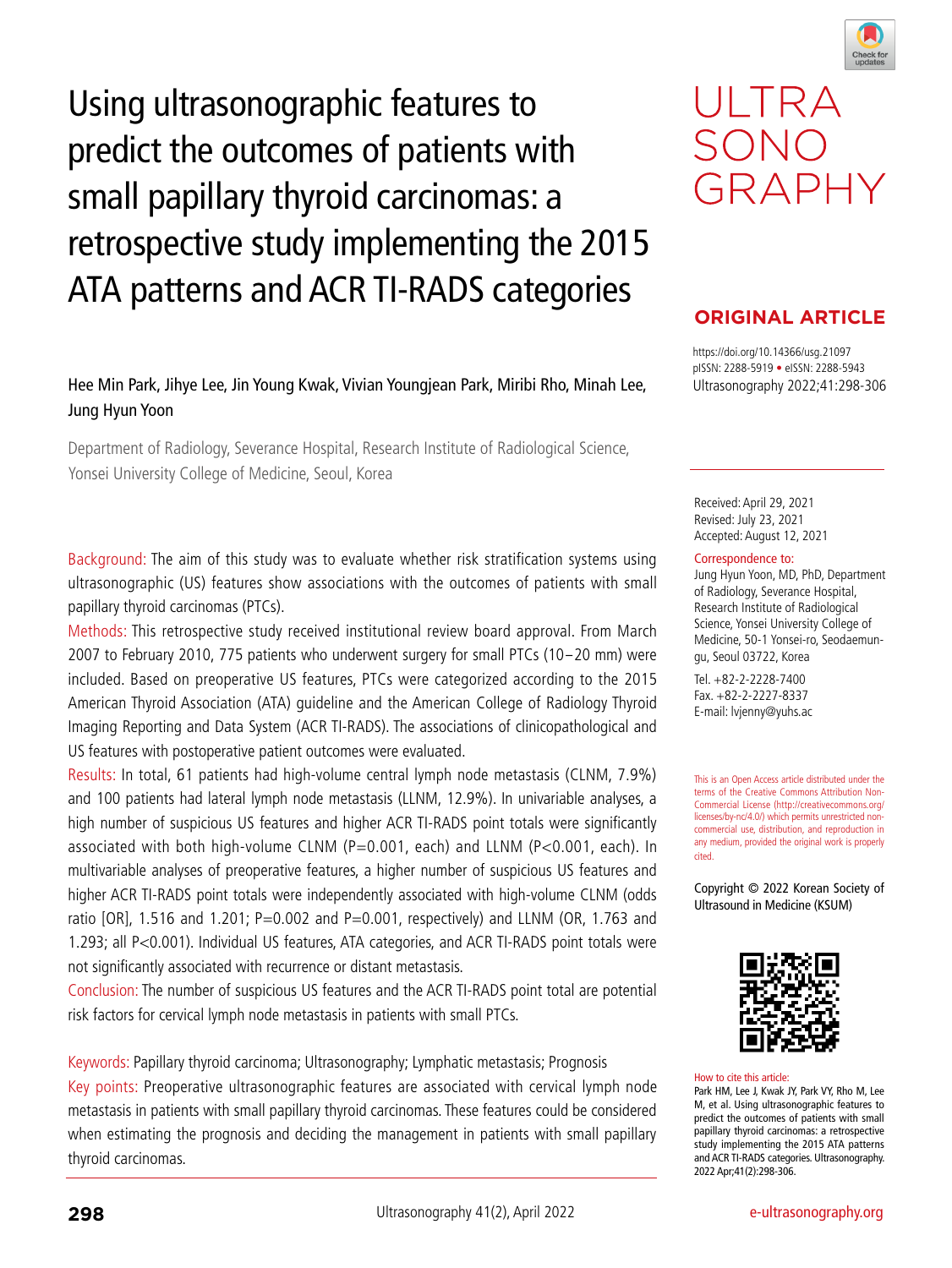## Introduction

To date, thyroid cancer is the most common endocrine malignancy, and its annual incidence rate is steadily increasing [1,2]. Among its various histologic types, papillary thyroid carcinoma (PTC) accounts for the vast majority of cases (85%-95%) [3]. PTC is known to have an indolent clinical course, and patients show an excellent prognosis, with 10-year survival rates of 93%-95% [2,4-7]. However, approximately 14%-26% of PTC patients experience recurrence within 10 years of treatment and require additional treatment [2,8-10]. Ongoing efforts have been made to evaluate preoperative factors that can identify PTC patients at high risk for post-treatment recurrence and a poor prognosis. Well-known clinical and pathological factors associated with PTC recurrence include age, tumor size, histologic subtype, extrathyroidal extension (ETE), and lymph node (LN) metastasis [2,4,11-14]. Although these risk factors are important when deciding upon the surgical extent and perioperative management, with the exception of age, most of these factors can only be determined postoperatively based on a pathological evaluation. If there are reliable preoperative risk factors that can be used to predict the prognosis of PTC patients, they could help clinicians tailor both the surgical extent and postoperative management of the disease for each individual.

Ultrasonography (US) is routinely performed for the preoperative diagnosis and staging of thyroid cancer. Several studies have evaluated the associations of US features with patients' outcomes, and their findings suggest that PTCs with a malignant appearance on preoperative US are more likely to show a poor prognosis than benign-appearing ones [2,8,15,16]. While these studies have provided evidence that US features can be used to predict patient outcomes in PTC, arbitrary US assessments were made by each study group for their research. Several authoritative groups have published risk-stratification systems for thyroid nodules based on US features, including the 2015 American Thyroid Association (ATA) guideline [17] and the American College of Radiology Thyroid Imaging Reporting and Data System (ACR TI-RADS) [18]. These risk stratification systems provide uniform US descriptors and 4- to 5-tiered final assessment categories that can be used for more objective risk prediction. In addition, since PTCs smaller than 10 mm (i.e., papillary thyroid microcarcinoma) have an exceptionally good prognosis, it was hypothesized that if risk stratification categories are confirmed as reliable measures of risk, they would be particularly beneficial for patients diagnosed with small PTCs measuring 10-20 mm, since they could be utilized to guide surgical extent and postoperative management in these patients.

Thus, this study aimed to investigate the usefulness of individual preoperative US features, the 2015 ATA guideline patterns, and the ACR TI-RADS categories as risk factors for the outcomes of patients treated for small PTCs.

## Materials and Methods

#### Compliance with Ethical Standards

The institutional review board of Severance Hospital, Yonsei University College of Medicine. Approved this retrospective study and waived the requirement for informed consent (2021-0545-001). However, written informed consent was obtained from all patients prior to US-guided fine-needle aspiration (FNA) or biopsy as part of daily practice.

#### **Patients**

From March 2007 to February 2010, 6,724 patients with 6,860 nodules underwent surgery at the authors' institution. Of the 6,860 nodules, 1,002 thyroid cancers in 882 patients were <20 mm in their largest dimension and the 882 patients had preoperative US results available for analysis. Among these patients, 879 had dominant thyroid cancers ≥10 mm and <20 mm, of which 794 were reported as conventional PTC on pathologic reports. Of the 794 patients with conventional PTC, 19 were excluded because their postoperative follow-up duration was shorter than 12 months. In total, 775 patients who were surgically diagnosed with small PTC were included in this study. The mean patient age was  $40.0 \pm 12.3$ years (range, 15 to 83 years). The mean nodule size was  $12.6 \pm 2.6$ mm (range, 10 to 19 mm). Of the 775 patients, 133 (17.2%) were men and 642 (82.8%) were women.

#### Preoperative US Examinations and Categorization according to Guidelines

Thyroid US examinations for FNA or preoperative staging were performed with a 5-12 MHz linear array transducer (iU22, Philips Medical Systems, Bothell, WA, USA). Each US examination was performed by one of 14 board-certified radiologists (four faculties and 10 fellows) with 1 to 20 years of experience in thyroid imaging. Subsequent US-guided FNAs were performed by the same radiologist who did the thyroid US examination, if required. The following US features of the PTC nodules were prospectively recorded in the institutional database by the radiologist who performed the US examination [19]. The composition was classified as solid, predominantly solid (cystic portion <50%), predominantly cystic (cystic portion ≥50%), or spongiform. Echogenicity was classified as hyperechoic, isoechoic, hypoechoic, or markedly hypoechoic compared to the echogenicity of the surrounding thyroid parenchyma or adjacent strap muscle. The margin was classified as well-circumscribed, microlobulated, or irregular. Calcifications were classified as no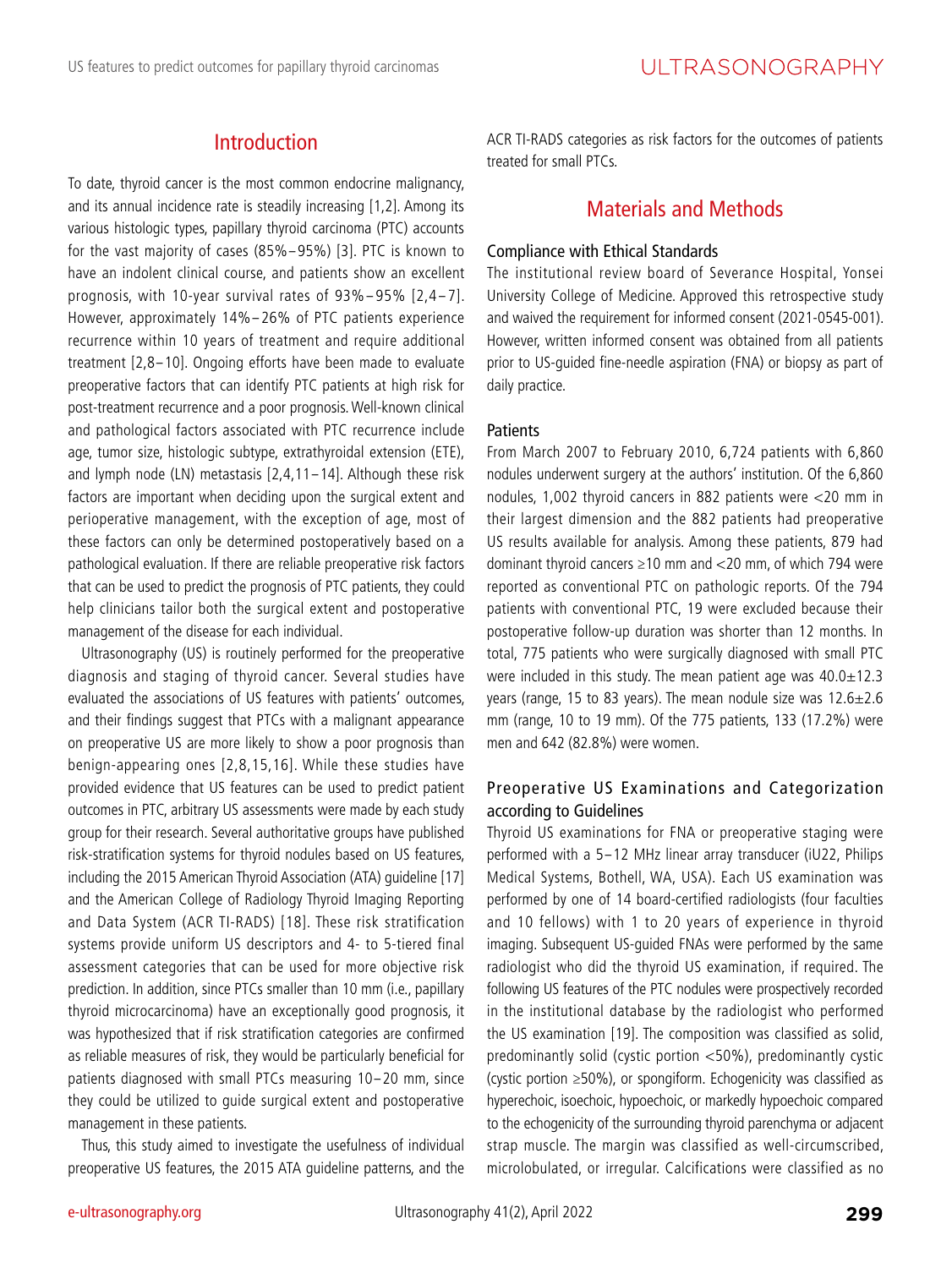calcifications, macrocalcifications or eggshell calcifications, or microcalcifications (i.e., microcalcifications or mixed calcifications). The shape was classified as parallel or taller-than-wide (greater in the anteroposterior dimension than the transverse dimension).

The prospectively recorded US features of the PTC nodules were retrospectively classified according to the 2015 ATA guideline [17] and ACR TI-RADS [18] by one radiologist (J.H.Y., 10 years of experience in thyroid imaging) (Supplementary Table 1). Nodules that were not classified into a specific 2015 ATA pattern were categorized as having an "intermediate suspicion" pattern based on the results of a previous publication [20].

#### Surgical Procedures and Pathologic Diagnosis

The extent of surgery was decided based on clinical and radiological factors. Total or near-total thyroidectomy was performed for patients with multiple or bilateral tumors, suspected ETE, or cervical LN metastasis, and for patients more than 45 years old. All patients underwent central neck node dissection following the routine protocol, while lateral neck node dissection was performed selectively in patients in whom lateral LN metastasis (LLNM) was either cytologically proven or localized on preoperative imaging studies. When metastatic LNs were suspected on preoperative computed tomography or in the operative field, selective frozen sections with subsequent lateral neck node dissection were performed. The histopathologic results were retrospectively reviewed and the size, location, number of PTCs, the presence of ETE, and/or central or lateral LN metastases were recorded. The postoperative surveillance protocol is summarized in Supplementary Data 1.

#### Data and Statistical Analysis

Marked hypoechogenicity, microlobulated or irregular margins, the presence of microcalcifications, and a taller-than-wide shape were considered as suspicious US features based on previously published criteria [19], and the number of suspicious US features found for each patient was summed. Patient outcomes were categorized as central LN metastasis (CLNM), LLNM, disease recurrence, and distant metastasis. For CLNM, high-volume LN metastasis was defined as the presence of 6 or more metastatic LNs on pathology [17,21,22]. The Student t-test and Wilcoxon rank-sum test were used to compare continuous variables. Either the chi-square test or the Fisher exact test was used to compare categorical variables. Univariable and multivariable logistic regression analyses were used to estimate odds ratios (ORs) with 95% confidence intervals (CIs) for the associations of clinicopathological and US features with patient outcomes.

Statistical analyses were performed using the R programming language (version 3.4.3, The R Foundation for Statistical Computing, Vienna, Austria). P-values less than 0.05 were considered to indicate statistical significance.

## **Results**

Of the 775 patients included in this study, 61 (7.9%) had highvolume CLNM and 100 (12.9%) had LLNM. The mean follow-up duration for the 775 patients after surgery was 87.3 months (range, 13 to 129 months). Twenty-two patients (2.8%) had recurrence; nine with cytologically-proven LLNM and 13 with biochemical recurrence without a gross abnormality detected on imaging studies. Five patients (0.6%) had distant metastasis detected during followup; four had lung metastasis and one had bone metastasis. The mean follow-up duration for the 753 patients with no recurrence was 87.5 months (range, 13 to 129 months). The mean followup duration for the 22 patients with recurrence was 69.0 months (range, 23 to 110 months), while it was 75 months (range, 39 to 91 months) for the five patients with distant metastasis.

### Clinicopathological and US Characteristics according to LN Metastasis or Postoperative Outcomes

The distribution of clinicopathological and US features according to high-volume CLNM or LLNM is summarized in Table 1. Younger patients (40.9 years vs. 47.6 years, P<0.001) and men (31.1% vs. 16.0%, P=0.003) had significantly higher rates of high-volume CLNM. Patients with LLNM had significantly larger tumors (P=0.032).

For individual US features, significantly higher rates of noncircumscribed margins, calcifications, and a taller-than-wide shape were seen in PTC patients with cervical LN metastasis (all P<0.05, respectively). The number of suspicious US features was significantly different between patients with and without high-volume CLNM or LLNM (P=0.011 and P<0.001, respectively). Patients with highvolume CLNM or LLNM had significantly higher ACR TI-RADS point totals (all P<0.05, respectively). As for the ACR TI-RADS categories, significant differences were seen between categories according to the presence of LLNM (P=0.003). No significant differences were seen in the 2015 ATA patterns according to central or lateral LN metastasis.

Patients with high-volume CLNM (P=0.001) or LLNM (P=0.041) had significantly higher incidence rates of recurrence (Supplementary Table 2). Patients with high-volume CLNM had a significantly higher incidence of distant metastasis ( $P=0.007$ ). No significant differences were seen for individual US features, ACR TI-RADS point totals, ACR TI-RADS categories, or the 2015 ATA patterns according to recurrence or distant metastasis.

#### Preoperative Factors Associated with CLNM or LLNM

The results of the univariable and multivariable regression analysis for the associations between preoperative factors and high-volume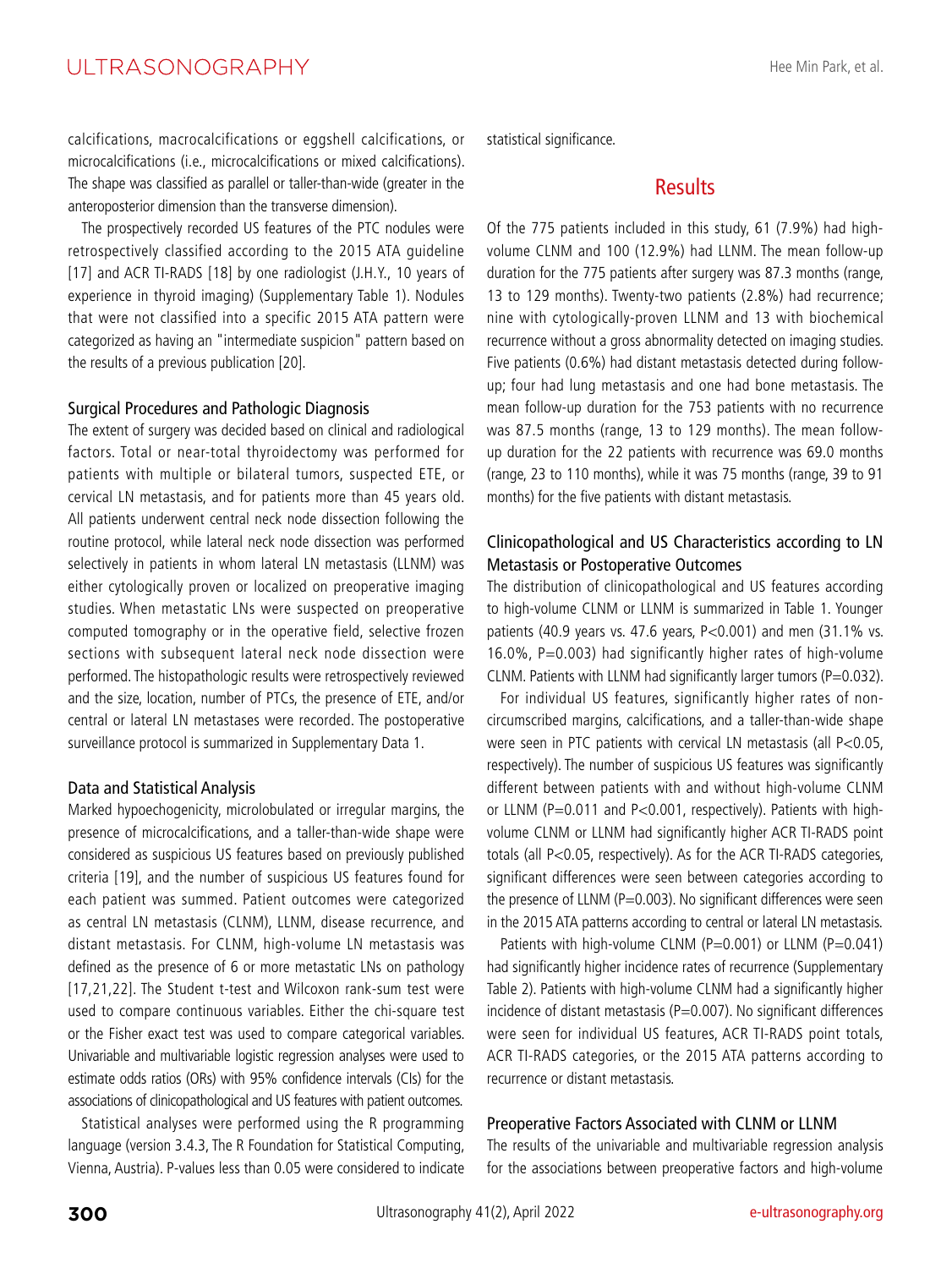| Table 1. Clinicopathological and US features of the 775 patients with small PTCs according to cervical LN metastasis |  |  |
|----------------------------------------------------------------------------------------------------------------------|--|--|
|                                                                                                                      |  |  |

| Clinical characteristic           |                | High-volume central LN metastasis |         | Lateral LN metastasis |                  |         |  |
|-----------------------------------|----------------|-----------------------------------|---------|-----------------------|------------------|---------|--|
|                                   | No (n=714)     | Yes $(n=61)$                      | P-value | No (n=675)            | Yes $(n=100)$    | P-value |  |
| Age (year)                        | 47.6±12.3      | 40.9±10.9                         | < 0.001 | $47.3 \pm 12.1$       | $45.5 \pm 13.6$  | 0.181   |  |
| Sex                               |                |                                   | 0.003   |                       |                  | 0.169   |  |
| Men                               | 114 (16.0)     | 19 (31.1)                         |         | 111(16.4)             | 22 (22.0)        |         |  |
| Women                             | 600 (84.0)     | 42 (68.9)                         |         | 564 (83.6)            | 78 (78.0)        |         |  |
| Size (mm)                         | $12.6 \pm 2.5$ | $12.8 \pm 2.8$                    | 0.522   | $12.5 \pm 2.5$        | $13.1 \pm 2.7$   | 0.032   |  |
| US features                       |                |                                   |         |                       |                  |         |  |
| Composition                       |                |                                   | >0.999  |                       |                  | 0.671   |  |
| Solid                             | 658 (92.1)     | 57 (93.5)                         |         | 620 (91.9)            | 95 (95.0)        |         |  |
| Predominantly solid               | 22(3.1)        | 1(1.6)                            |         | 21(3.1)               | 2(2.0)           |         |  |
| Predominantly cystic              | 34(4.8)        | 3(4.9)                            |         | 34(5.0)               | 3(3.0)           |         |  |
| Echogenicity                      |                |                                   | 0.495   |                       |                  | 0.436   |  |
| Hyperechoic or isoechoic          | 82 (11.5)      | 4(6.6)                            |         | 77 (11.4)             | 9(9.0)           |         |  |
| Hypoechoic                        | 505 (70.7)     | 46 (75.4)                         |         | 482 (71.4)            | 69 (69.0)        |         |  |
| Markedly hypoechoic               | 127 (17.8)     | 11(18.0)                          |         | 116 (17.2)            | 22 (22.0)        |         |  |
| Margin                            |                |                                   | 0.104   |                       |                  | 0.003   |  |
| Circumscribed                     | 129 (18.1)     | 6(9.8)                            |         | 128 (19.0)            | 7(7.0)           |         |  |
| Not circumscribed                 | 585 (81.9)     | 55 (90.2)                         |         | 547 (81.0)            | 93 (93.0)        |         |  |
| Calcification                     |                |                                   | 0.107   |                       |                  | < 0.001 |  |
| Micro- or mixed calcifications    | 311 (43.6)     | 35 (57.4)                         |         | 285 (42.2)            | 61(61.0)         |         |  |
| Macro- or eggshell calcifications | 139 (19.4)     | 8(13.1)                           |         | 123 (18.2)            | 24 (24.0)        |         |  |
| No calcifications                 | 264 (37.0)     | 18 (29.5)                         |         | 267 (39.6)            | 15 (15.0)        |         |  |
| Shape                             |                |                                   | 0.001   |                       |                  | < 0.001 |  |
| Parallel                          | 364 (51.0)     | 17 (27.9)                         |         | 352 (52.1)            | 29 (29.0)        |         |  |
| Taller-than-wide                  | 350 (49.0)     | 44 (72.1)                         |         | 323 (47.9)            | 71 (71.0)        |         |  |
| No. of suspicious US features     |                |                                   | 0.011   |                       |                  | < 0.001 |  |
| $\mathbf 0$                       | 69 (9.7)       | 2(3.3)                            |         | 68 (10.1)             | 3(3.0)           |         |  |
| 1                                 | 168 (23.5)     | 8(13.1)                           |         | 166 (24.6)            | 10 (10.0)        |         |  |
| $\overline{2}$                    | 269 (37.7)     | 21 (34.4)                         |         | 252 (37.3)            | 38 (38.0)        |         |  |
| $\mathsf{3}$                      | 165 (23.1)     | 25 (41.0)                         |         | 155 (23.0)            | 35 (35.0)        |         |  |
| 4                                 | 43 (6.0)       | 5(8.2)                            |         | 34 (5.0)              | 14 (14.0)        |         |  |
| ACR TI-RADS point total           | $9(7-10)$      | $10(9-12)$                        | < 0.001 | $9(6-10)$             | $10(9-12)$       | < 0.001 |  |
| ACR TI-RADS                       |                |                                   | 0.067   |                       |                  | 0.003   |  |
| TR1                               | 3(0.4)         | $\mathbf 0$                       |         | 3(0.4)                | $\theta$         |         |  |
| TR <sub>2</sub>                   | 8(1.1)         | 1(1.6)                            |         | 9(1.3)                | $\mathbf 0$      |         |  |
| TR3                               | 16(2.3)        | 1(1.6)                            |         | 16(2.4)               | 1(1.0)           |         |  |
| TR4                               | 142 (19.9)     | 4(6.6)                            |         | 141 (20.9)            | 5(5.0)           |         |  |
| TR5                               | 545 (76.3)     | 55 (90.2)                         |         | 506 (75.0)            | 94 (94.0)        |         |  |
| 2015 ATA                          |                |                                   | 0.231   |                       |                  | 0.231   |  |
| Very low suspicion                | 1(0.1)         | $\mathbf 0$                       |         | 1(0.2)                | $\boldsymbol{0}$ |         |  |
| Low suspicion                     | 32(4.5)        | 1(1.6)                            |         | 32(4.7)               | 1(1.0)           |         |  |
| Intermediate suspicion            | 96 (13.5)      | 4(6.6)                            |         | 90 (13.3)             | 10 (10.0)        |         |  |
| High suspicion                    | 585 (81.9)     | 56 (91.8)                         |         | 552 (81.8)            | 89 (89.0)        |         |  |

Continued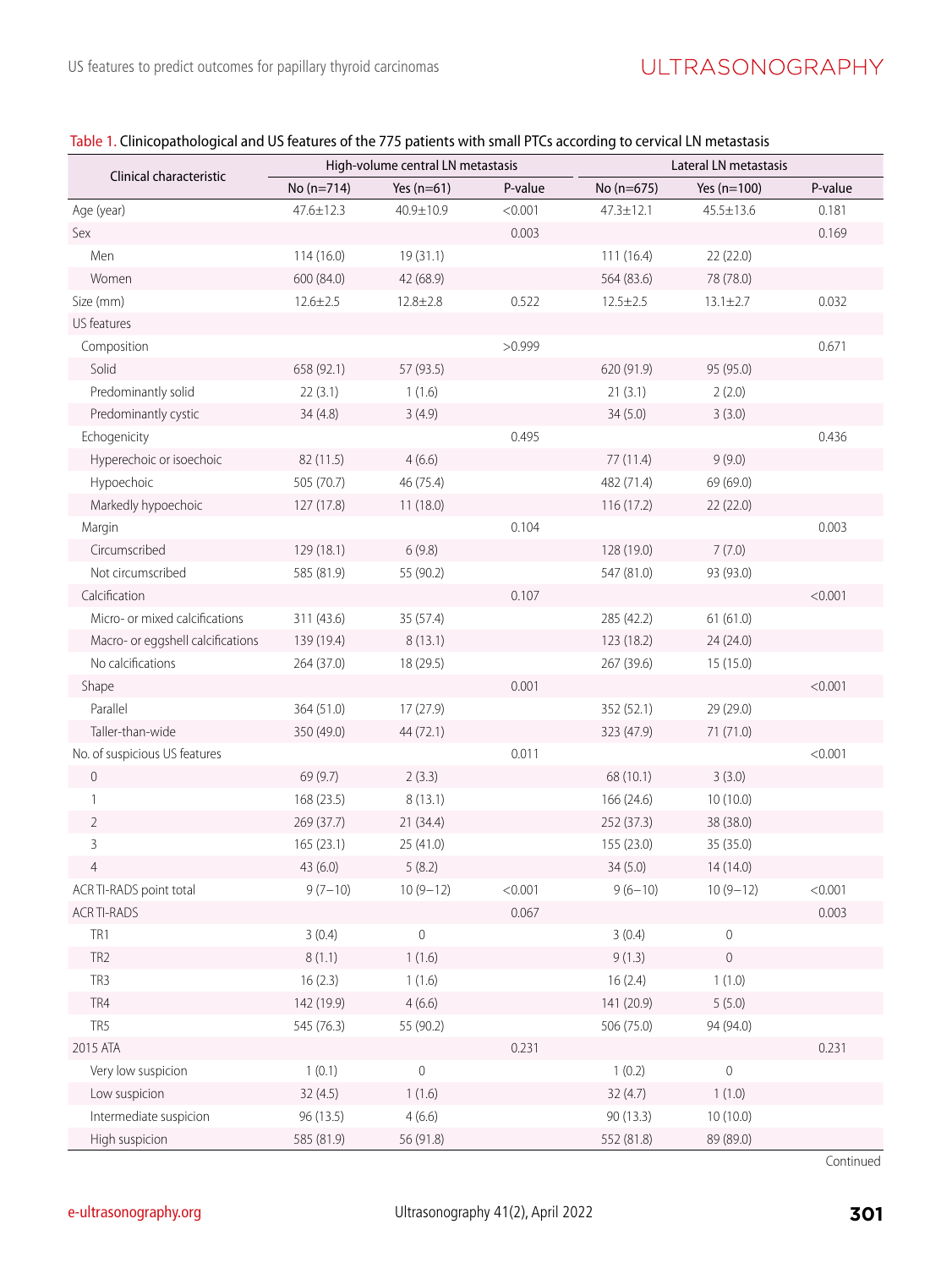## ULTRASONOGRAPHY

#### Table 1. Continued

| Clinical characteristic  |              | High-volume central LN metastasis |         |              | Lateral LN metastasis |         |  |  |
|--------------------------|--------------|-----------------------------------|---------|--------------|-----------------------|---------|--|--|
|                          | $No (n=714)$ | Yes $(n=61)$                      | P-value | No $(n=675)$ | Yes $(n=100)$         | P-value |  |  |
| Pathologic features      |              |                                   |         |              |                       |         |  |  |
| Extrathyroidal extension |              |                                   | 0.003   |              |                       | 0.004   |  |  |
| <b>No</b>                | 250 (35.0)   | 10(16.4)                          |         | 239 (35.4)   | 21(21.0)              |         |  |  |
| Yes                      | 464 (65.0)   | 51 (83.6)                         |         | 436 (64.6)   | 79 (79.0)             |         |  |  |
| Multifocality            |              |                                   | < 0.001 |              |                       | < 0.001 |  |  |
| <b>No</b>                | 437 (61.2)   | 22(36.1)                          |         | 417(61.8)    | 42(42.0)              |         |  |  |
| Yes                      | 277 (38.8)   | 39 (63.9)                         |         | 258 (38.2)   | 58 (58.0)             |         |  |  |
| Bilaterality             |              |                                   | < 0.001 |              |                       | 0.003   |  |  |
| <b>No</b>                | 515(72.1)    | 31 (50.8)                         |         | 488 (72.3)   | 58 (58.0)             |         |  |  |
| Yes                      | 199 (27.9)   | 30(49.2)                          |         | 187(27.7)    | 42 (42.0)             |         |  |  |

Values are presented as mean+SD, number (%), or median (interquartile range).

US, ultrasound; PTC, papillary thyroid cancer; LN, lymph node; ACR TI-RADS, American College of Radiology Thyroid Imaging Reporting and Data System; 2015 ATA, 2015 American Thyroid Association.

#### Table 2. Univariable and multivariable analysis of associations between preoperative US features and high-volume central LN metastasis in patients with small PTCs

|                                  |                            |         | Preoperative multivariable analysis |         |                                |         |                            |         |                             |         |
|----------------------------------|----------------------------|---------|-------------------------------------|---------|--------------------------------|---------|----------------------------|---------|-----------------------------|---------|
|                                  | Univariable analysis       |         | No. of suspicious US<br>features    |         | <b>ACR TI-RADS point total</b> |         | <b>ACR TI-RADS</b>         |         | 2015 ATA                    |         |
|                                  | OR (95% CI)                | P-value | OR (95% CI)                         | P-value | OR (95% CI)                    | P-value | OR (95% CI)                | P-value | OR (95% CI)                 | P-value |
| Age (year)                       | 0.953<br>$(0.931 - 0.976)$ | < 0.001 | 0.952<br>$(0.930 - 0.975)$          | < 0.001 | 0.951<br>$(0.928 - 0.974)$     | < 0.001 | 0.952<br>$(0.929 - 0.975)$ | < 0.001 | 0.950<br>$(0.927 - 0.973)$  | < 0.001 |
| Sex                              | 0.420<br>$(0.236 - 0.748)$ | 0.003   | 0.392<br>$(0.215 - 0.713)$          | 0.002   | 0.393<br>$(0.216 - 0.717)$     | 0.002   | 0.373<br>$(0.204 - 0.679)$ | 0.001   | 0.373<br>$(0.205 - 0.678)$  | 0.001   |
| Size on US (mm)                  | 1.033<br>$(0.935 - 1.141)$ | 0.521   | 1.031<br>$(0.930 - 1.143)$          | 0.565   | 1.034<br>$(0.932 - 1.147)$     | 0.532   | 1.038<br>$(0.936 - 1.150)$ | 0.482   | 1.037<br>$(0.936 - 1.150)$  | 0.485   |
| No. of suspicious US<br>features | 1.545<br>$(1.186 - 2.011)$ | 0.001   | 1.516<br>$(1.162 - 1.978)$          | 0.002   |                                |         |                            |         |                             |         |
| ACRTI-RADS point<br>total        | 1.207<br>$(1.083 - 1.346)$ | 0.001   |                                     |         | 1.201<br>$(1.078 - 1.337)$     | 0.001   |                            |         |                             |         |
| <b>ACRTI-RADS</b>                |                            |         |                                     |         |                                |         |                            |         |                             |         |
| TR1-3                            |                            |         |                                     |         |                                |         |                            |         |                             |         |
| TR4                              | 0.380<br>$(0.066 - 2.181)$ | 0.278   |                                     |         |                                |         | 0.381<br>$(0.064 - 2.266)$ | 0.289   |                             |         |
| TR <sub>5</sub>                  | 1.362<br>$(0.315 - 5.883)$ | 0.679   |                                     |         |                                |         | 1.458<br>$(0.326 - 6.529)$ | 0.622   |                             |         |
| 2015 ATA                         |                            |         |                                     |         |                                |         |                            |         |                             |         |
| Very low to low<br>suspicion     |                            |         |                                     |         |                                |         |                            |         |                             |         |
| Intermediate<br>suspicion        | 0.504<br>$(0.089 - 2.866)$ | 0.440   |                                     |         |                                |         |                            |         | 1.338<br>$(0.141 - 12.744)$ | 0.800   |
| High suspicion                   | 1.716<br>$(0.401 - 7.334)$ | 0.467   |                                     |         |                                |         |                            |         | 3.535<br>$(0.465 - 26.892)$ | 0.223   |

US, ultrasound; LN, lymph node; PTC, papillary thyroid cancer; ACR TI-RADS, American College of Radiology Thyroid Imaging Reporting and Data System; 2015 ATA, 2015 American Thyroid Association; OR, odds ratio; CI, confidence interval.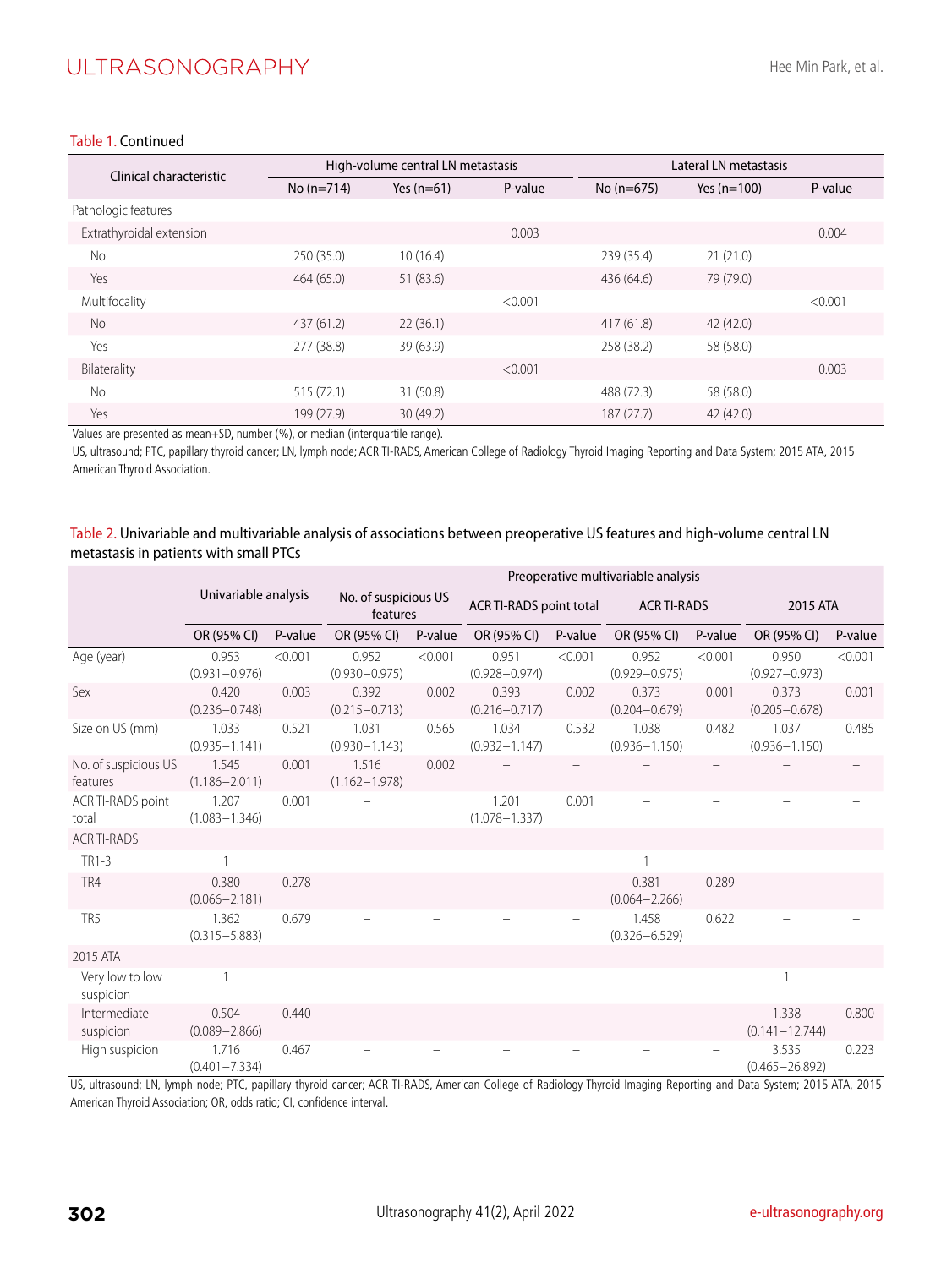CLNM are presented in Table 2. In the univariable analysis, younger age, male sex, a higher number of suspicious US features, and a higher ACR TI-RADS point total were significantly associated with high-volume CLNM (all P<0.05, respectively). In the multivariable analysis, a higher number of suspicious US features (OR, 1.516; 95% CI, 1.162 to 1.978;  $P=0.002$ ), and a higher ACR TI-RADS point total (OR, 1.201; 95% CI, 1.078 to 1.337; P=0.001) were independently associated with high-volume CLNM.

The results of the univariable and multivariable analyses for the associations between preoperative factors and LLNM are summarized in Table 3. Size, a higher number of suspicious US features, and a higher ACR TI-RADS point total were significantly associated with LLNM in the univariable analysis. In the multivariable analysis, a higher number of suspicious US features (OR, 1.763; 95% CI, 1.415 to 2.196; P<0.001), and a higher ACR TI-RADS point total (OR, 1.293; 95% CI, 1.179 to 1.417; P<0.001) were independently associated with LLNM. The ACR TI-RADS categories and the 2015 ATA patterns were not significantly associated with high-volume

CLNM or LLNM.

#### Postoperative Factors Associated with CLNM

In the multivariable model of postoperative factors associated with high-volume CLNM, a higher number of suspicious US features (OR, 1.402; 95% CI, 1.062 to 1.850; P=0.017), a higher ACR TI-RADS point total (OR, 1.172; 95% CI, 1.049 to 1.309; P=0.005), ETE, and multifocality showed significant associations with highvolume CLNM (Supplementary Table 3). In the multivariable model of postoperative variables associated with LLNM, a higher number of suspicious US features (OR, 1.699; 95% CI, 1.354 to 2.132; P<0.001), a higher ACR TI-RADS point total (OR, 1.277; 95% CI, 1.162 to 1.402; P<0.001), ETE, and multifocality showed significant associations with LLNM. The ACR TI-RADS categories and the 2015 ATA patterns were not significantly associated with either highvolume CLNM or LLNM in the postoperative models (all P>0.05, respectively).

Among the individual suspicious US features (Supplementary Table

|                                  |                             |         |                                  |         | Preoperative multivariable analysis |         |                             |         |                             |         |
|----------------------------------|-----------------------------|---------|----------------------------------|---------|-------------------------------------|---------|-----------------------------|---------|-----------------------------|---------|
|                                  | Univariable analysis        |         | No. of suspicious US<br>features |         | <b>ACR TI-RADS point total</b>      |         | <b>ACR TI-RADS</b>          |         | 2015 ATA                    |         |
|                                  | OR (95% CI)                 | P-value | OR (95% CI)                      | P-value | OR (95% CI)                         | P-value | OR (95% CI)                 | P-value | OR (95% CI)                 | P-value |
| Age (year)                       | 0.988<br>$(0.971 - 1.005)$  | 0.181   | 0.990<br>$(0.973 - 1.008)$       | 0.268   | 0.989<br>$(0.972 - 1.007)$          | 0.229   | 0.988<br>$(0.971 - 1.005)$  | 0.169   | 0.988<br>$(0.971 - 1.005)$  | 0.165   |
| Sex                              | 0.698<br>$(0.417 - 1.168)$  | 0.171   | 0.674<br>$(0.396 - 1.148)$       | 0.147   | 0.673<br>$(0.394 - 1.150)$          | 0.147   | 0.648<br>$(0.382 - 1.099)$  | 0.107   | 0.666<br>$(0.395 - 1.123)$  | 0.127   |
| Size on US (mm)                  | 1.089<br>$(1.007 - 1.177)$  | 0.033   | 1.092<br>$(1.006 - 1.185)$       | 0.036   | 1.094<br>$(1.007 - 1.188)$          | 0.033   | 1.103<br>$(1.017 - 1.197)$  | 0.018   | 1.096<br>$(1.012 - 1.187)$  | 0.024   |
| No. of suspicious US<br>features | 1.781<br>$(1.429 - 2.219)$  | < 0.001 | 1.763<br>$(1.415 - 2.196)$       | < 0.001 |                                     |         |                             |         |                             |         |
| ACRTI-RADS point<br>total        | 1.299<br>$(1.184 - 1.425)$  | < 0.001 |                                  |         | 1.293<br>$(1.179 - 1.417)$          | < 0.001 |                             |         |                             |         |
| ACR TI-RADS                      |                             |         |                                  |         |                                     |         |                             |         |                             |         |
| TR1-3                            |                             |         |                                  |         |                                     |         |                             |         |                             |         |
| TR4                              | 0.993<br>$(0.112 - 8.828)$  | 0.995   |                                  |         |                                     |         | 1.035<br>$(0.115 - 9.317)$  | 0.976   |                             |         |
| TR <sub>5</sub>                  | 5.202<br>$(0.699 - 38.696)$ | 0.108   |                                  |         |                                     |         | 5.666<br>$(0.752 - 42.701)$ | 0.092   |                             |         |
| 2015 ATA                         |                             |         |                                  |         |                                     |         |                             |         |                             |         |
| Very low to low<br>suspicion     |                             |         |                                  |         |                                     |         |                             |         |                             |         |
| Intermediate<br>suspicion        | 0.504<br>$(0.089 - 2.866)$  | 0.440   |                                  |         |                                     |         |                             |         | 3.781<br>$(0.462 - 30.978)$ | 0.215   |
| High suspicion                   | 3.158<br>$(0.746 - 13.369)$ | 0.118   |                                  |         |                                     |         |                             |         | 5.721<br>$(0.767 - 42.678)$ | 0.089   |

Table 3. Univariable and multivariable analysis for associations between preoperative US features and lateral LN metastasis in patients with small PTCs

US, ultrasound; LN, lymph node; PTC, papillary thyroid cancer; ACR TI-RADS, American College of Radiology Thyroid Imaging Reporting and Data System; 2015 ATA, 2015 American Thyroid Association; OR, odds ratio; CI, confidence interval.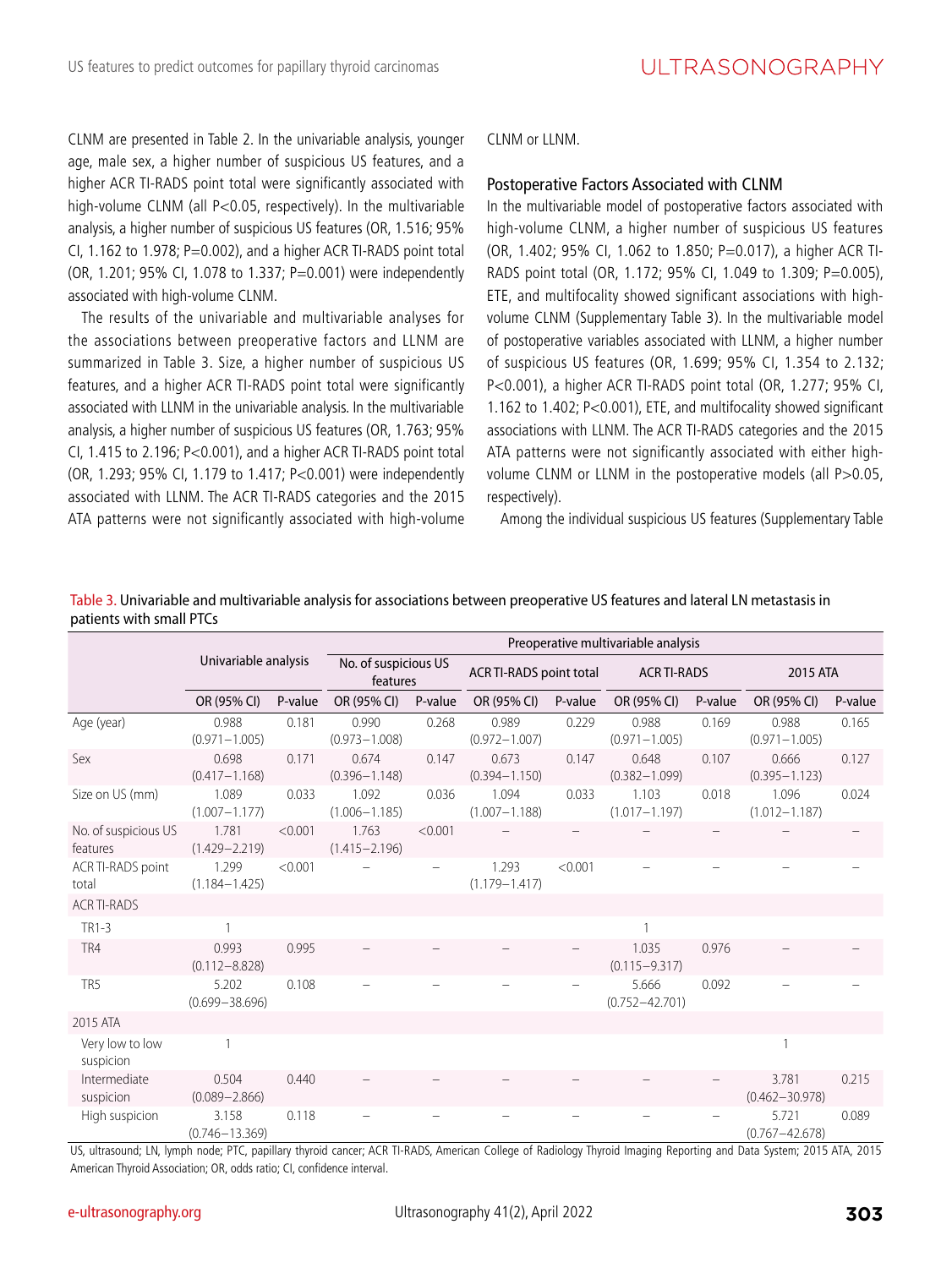## ULTRASONOGRAPHY

4), a taller-than-wide shape was the single US feature significantly associated with CLNM in the preoperative and postoperative multivariable models ( $P=0.001$  and  $P=0.002$ , respectively). The presence of calcifications and a taller-than-wide shape were the individual US features significantly associated with LLNM in the preoperative and postoperative multivariable models (all P<0.001).

#### Factors Associated with Recurrence and Distant Metastasis

In the univariable analysis for recurrence or distant metastasis (Supplementary Table 5), high-volume CLNM (OR, 4.759; 95% CI, 1.790 to 12.650; P=0.002) and LLNM (OR, 2.629; 95% CI, 1.004 to 6.886; P=0.049) showed significant associations with recurrence. High-volume CLNM (OR, 8.034; 95% CI, 1.316 to 49.031; P=0.024) showed significant associations with distant metastasis. Individual US features and ACR TI-RADS point totals were not significantly associated with recurrence or distant metastasis. The high-suspicion pattern of the 2015 ATA guideline was significantly associated with recurrence in the univariable analysis (OR, 0.263; 95% CI, 0.072 to 0.960; P=0.043), but this association was not significant in the multivariable analysis performed after adjusting for clinicopathologic features (OR, 0.296; 95% CI, 0.058 to 1.520; P=0.145).

## **Discussion**

Although PTC has an excellent overall prognosis, about 7% of PTC cases show aggressive behavior that leads to postoperative locoregional recurrence and morbidity [2,4-7,23]. The preoperative identification of patients likely to have a poor prognosis would help clinicians design tailored management for these at-risk patients. Our study results show that US features may be used as biomarkers associated with cervical LN metastasis or post-treatment outcomes in patients treated for small PTCs. In the present study, the number of suspicious US features and the ACR TI-RADS point total were independent risk factors for cervical LN metastasis in these patients. LN metastasis in PTC has been reported as a poor prognostic factor and to be associated with recurrence or distant metastasis [2,24- 27]. Thus, the authors suggest that the number of suspicious US features and the ACR TI-RADS point total both have the potential to identify small PTC patients with poor prognostic factors such as high-volume CLNM or lateral LNM.

In the present study, the likelihood of high-volume CLNM and LLNM increased significantly as the number of suspicious US features on preoperative US increased. Patients with three suspicious US features were more likely to have high-volume CLNM and those with three or more suspicious US features were more likely to have LLNM. Although past publications have associated the presence of suspicious US features with LN metastasis and recurrence in PTC

[2,8,28,29], these studies did not specify how to utilize suspicious US features in a clinical setting. By simplifying the combinations of suspicious US features into numeric counts, it was hypothesized that the number of suspicious US features may act as a more practical risk factor associated with patient outcomes, and this hypothesis was supported by the results. Given the absence of consensus regarding the indications for prophylactic cervical LN dissection in small PTCs [17], the results of this study show that the number of suspicious US features may be useful when planning surgical extent and personalizing management for patients with small PTCs.

Along with the number of suspicious US features, the ACR TI-RADS point total was significantly associated with both high-volume CLNM and LLNM. Patients with a higher ACR TI-RADS point total were more likely to have high-volume CLNM and LLNM, with ORs of 1.201 (P=0.001) and 1.293 (P<0.001), respectively. Our results suggest that the ACR TI-RADS point total, as a collective indicator of US morphology for thyroid nodules, can also be an independent risk factor of LN metastasis in patients with small PTCs. Notably, the number of suspicious US features and the ACR TI-RADS point total continued to have significant associations with LN metastasis even after adjusting for postoperative pathologic findings such as ETE, multifocality, and bilaterality (Supplementary Table 3). This further underscores the potential of US features as prognostic factors for patients with small PTCs. To the authors' best knowledge, this is the first study to evaluate the association between the ACR TI-RADS point total and patient outcomes in PTC patients, and future studies are warranted to validate these results.

If suspicious US features are associated with cervical LN metastasis or patient outcomes, it would be reasonable to hypothesize that the final assessment categories or patterns of the 2015 ATA guideline or the ACR TI-RADS would be associated with PTC outcome. However, no significant associations were found between the ACR TI-RADS categories and cervical LN metastasis or between the 2015 ATA patterns and cervical LN metastasis in the present study. Since the 2015 ATA patterns and the ACR TI-RADS categories were developed as sensitive predictors of the malignancy risk of thyroid nodules, these final assessment categories may not be appropriate for the further classification of biopsy-proven malignant nodules [17,18], such as the task of discriminating nodules with poor surgical or postoperative outcomes, as explored in the present study. Furthermore, the individual US features, the number of suspicious US features, ACR TI-RADS point totals, ACR TI-RADS categories, and the 2015 ATA patterns all showed no significant associations with recurrence or distant metastasis in patients with small PTCs, although the small number of patients with recurrence or metastasis may be the reason for this lack of statistical significance.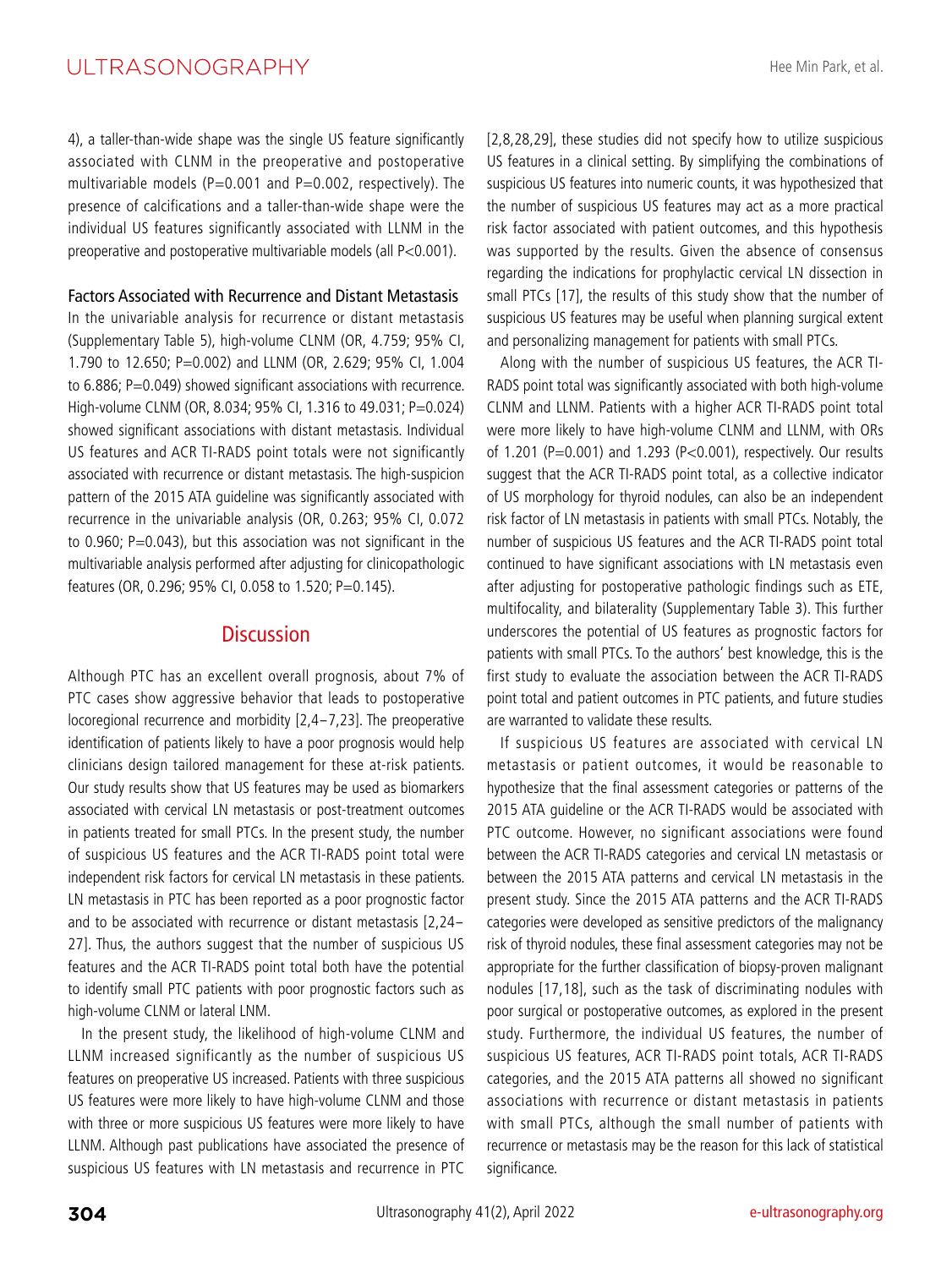The present study has several limitations. First, this was a retrospective study conducted at a single institution, making selection bias inevitable. However, the individual US features were prospectively recorded by whoever performed the US examination, thus implying the potential clinical applicability of these features. Second, in each examination, one of 14 radiologists was involved in image acquisition, but variability among radiologists in the US interpretation was not considered. Third, central compartment dissection is routinely performed for thyroid cancer surgery at the authors' institution, and this may have affected the results. In order to overcome this limitation, high-volume CLNM was used as an outcome since the higher number of metastases in this compartment can affect patient outcomes [17,21,22,30,31]. Last, the ACR TI-RADS includes ETE as a suspicious feature in its scoring system, but ETE was not included in the feature analysis. This was because the cancer staging performed during the periods of the US examinations analyzed in this study included both minimal and gross ETE as the presence of ETE; however, the ACR TI-RADS considers only "obvious or clear-cut" invasion as ETE [18,32]. Thus, the ACR TI-RADS point total could have been underestimated in this study compared to studies that included ETE in the feature analysis.

In conclusion, the number of suspicious US features and the ACR TI-RADS point total may be independent risk factors of CLNM or LLNM in patients with small PTCs. As questions still remain regarding the indications for cervical LN dissection, these US features can be considered when deciding on surgical extent or individualizing the postoperative management of small PTCs.

ORCID: Hee Min Park: https://orcid.org/0000-0002-0765-9532; Jihye Lee: https:// orcid.org/0000-0002-1501-9105; Jin Young Kwak: https://orcid.org/0000-0002- 6212-1495; Vivian Youngjean Park: https://orcid.org/0000-0002-5135-4058; Miribi Rho: https://orcid.org/0000-0002-1703-7657; Minah Lee: https://orcid.org/0000- 0003-0175-4245; Jung Hyun Yoon: https://orcid.org/0000-0002-2100-3513

#### Author Contributions

Conceptualization: Park HM, Yoon JH. Data acquisition: Park HM, Yoon JH. Data analysis or interpretation: Park HM, Lee J, Kwak JY, Park VY, Rho M, Lee M, Yoon JH. Drafting of the manuscript: Park HM. Critical revision of the manuscript: Park HM, Lee J, Kwak JY, Park VY, Rho M, Lee M, Yoon JH. Approval of the final version of the manuscript: all authors.

#### Conflict of Interest

No potential conflict of interest relevant to this article was reported.

#### Supplementary Material

Supplementary Table 1. Summary of the 2015 American Thyroid

Association (2015 ATA) guideline and the American College of Radiology Thyroid Imaging Reporting and Data System (ACR TI-RADS) (https://doi.org/10.14366/usg.21097).

Supplementary Table 2. Clinicopathological and US features of the 775 PTC patients according to recurrence and distant metastasis (https://doi.org/10.14366/usg.21097).

Supplementary Table 3. Univariable and multivariable analysis of associations between postoperative clinicopathologic features using the number of suspicious US features or the ACR TI-RADS point total and cervical LN metastasis (https://doi.org/10.14366/usg.21097).

Supplementary Table 4. Univariable and multivariable analysis of associations between clinicopathologic features using individual US features and cervical LN metastasis (https://doi.org/10.14366/usg.21097).

Supplementary Table 5. Univariable analysis of the associations of clinicopathologic and US features with recurrence and distant metastasis (https://doi.org/10.14366/usg.21097).

Supplementary Data 1. Postoperative surveillance (https://doi.org/ 10.14366/usg.21097).

## References

- 1. Ahn HS, Kim HJ, Welch HG. Korea's thyroid-cancer "epidemic": screening and overdiagnosis. N Engl J Med 2014;371:1765-1767.
- 2. Kim SY, Kwak JY, Kim EK, Yoon JH, Moon HJ. Association of preoperative US features and recurrence in patients with classic papillary thyroid carcinoma. Radiology 2015;277:574-583.
- 3. Carling T, Carty SE, Ciarleglio MM, Cooper DS, Doherty GM, Kim LT, et al. American Thyroid Association design and feasibility of a prospective randomized controlled trial of prophylactic central lymph node dissection for papillary thyroid carcinoma. Thyroid 2012;22:237-244.
- 4. Mazzaferri EL, Young RL. Papillary thyroid carcinoma: a 10 year follow-up report of the impact of therapy in 576 patients. Am J Med 1981;70:511-518.
- 5. Hundahl SA, Fleming ID, Fremgen AM, Menck HR. A National Cancer Data Base report on 53,856 cases of thyroid carcinoma treated in the U.S., 1985-1995 [see commetns]. Cancer 1998;83:2638-2648.
- 6. Tsang RW, Brierley JD, Simpson WJ, Panzarella T, Gospodarowicz MK, Sutcliffe SB. The effects of surgery, radioiodine, and external radiation therapy on the clinical outcome of patients with differentiated thyroid carcinoma. Cancer 1998;82:375-388.